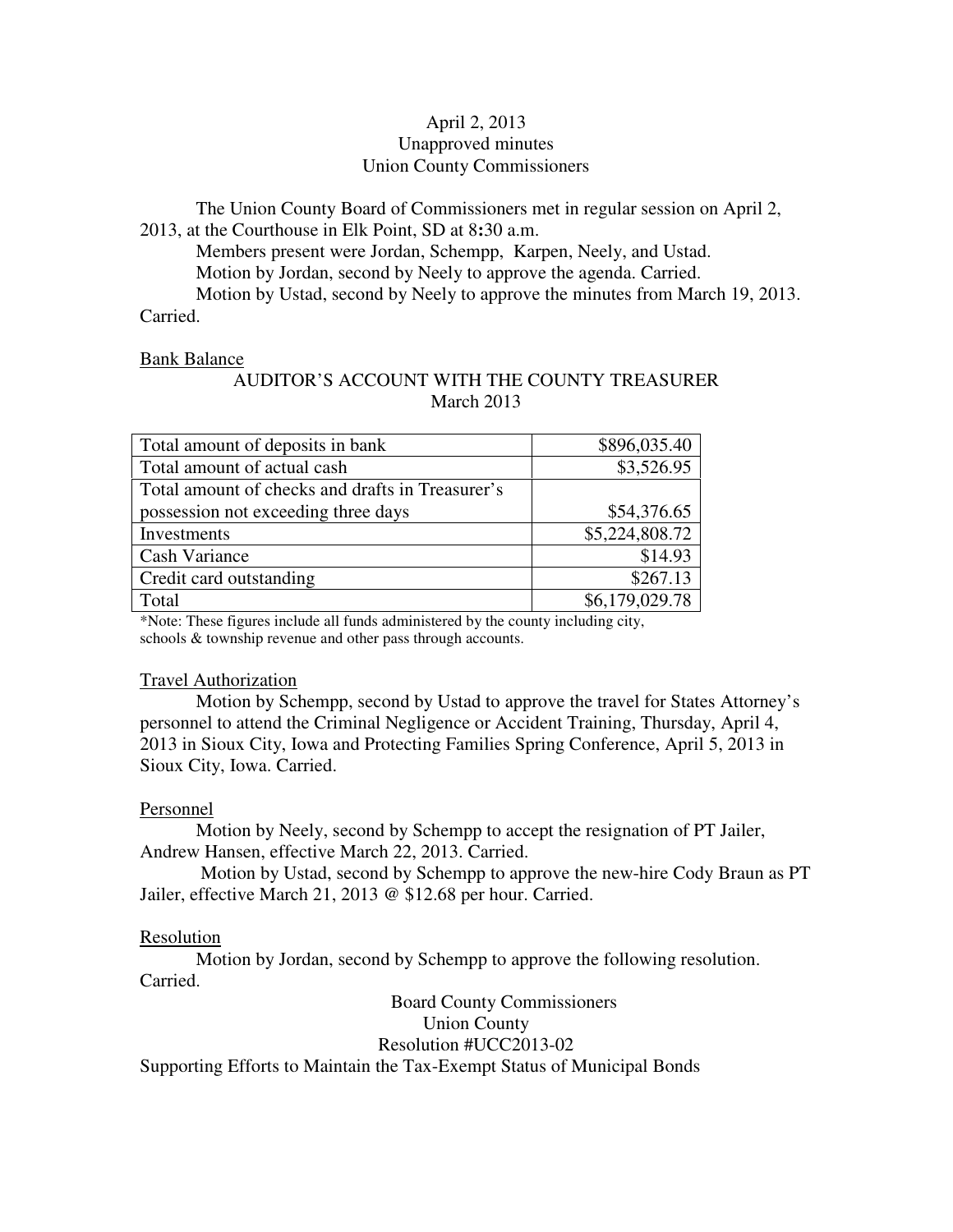WHEREAS, the tax-exempt status of municipal bonds is nearly a century old and is vital to funding local infrastructure and economic development; and WHEREAS, of the \$1.65 trillion of local infrastructure investment over the last decade using tax-exempt bonds, nearly all of it was in six categories: \$514 billion for primary and secondary schools; \$288 billion for hospitals; \$258 billion for water and sewer facilities; \$178 billion for roads, highways and streets; \$147 billion for public power projects; and \$106 billion for mass transit.

 WHEREAS, any move to change the current tax treatment of local government bonds would lead to higher borrowing costs for local governments; and

 WHEREAS, without tax-exempt financing much-needed infrastructure improvements would likely be delayed; and

 WHEREAS, tax-exempt bonds are a critical tool for Union County to facilitate budgeting and financing of long-term investments in the infrastructure and facilities necessary to meet public demand for government services; and

 WHEREAS, at a time when infrastructure demands are great, increasing the cost of local government borrowing could have serious impacts on the national, state and local economies; and

 WHEREAS, without the tax-exemption, the effectiveness of the bond market would be significantly dampened, creating higher borrowing costs for county governments, less investment in infrastructure, and fewer jobs.

NOW, THEREFORE, BE IT RESOLVED that Union County does hereby support maintaining the current tax-exempt status of municipal bonds. Approved this 2<sup>nd</sup> Day of April, 2013 by Union County, SD.

#### Executive Session

 Motion by Schempp, second by Neely to enter executive session to discuss employee evaluation process. Carried. Chairman declared the board out of executive session at 9:00 a.m.

#### Department Head Reports

 The following department heads met with the board for the monthly reports: Zoning- Henze; Public Building- Sexton; Director of Equalization- Steckelberg.

#### Recess

Chairman declared a recess at 9:26 – 9:33.

#### **Highway**

PWA Roggow met with the board.

 Motion by Ustad, second by Schempp to approve the bid for In-place recycling CR#06 from Midstate Reclamation at .47 per square yd for a total of \$32,812.25. Carried. (only bidder).

#### Register of Deeds

 Register of Deeds Jana Foltz met with the board to discuss using the Modernization and preservation Fund to pay for partial travel expenses to the NACo Conference in Fort Worth, Texas. Foltz explained that South Dakota Association of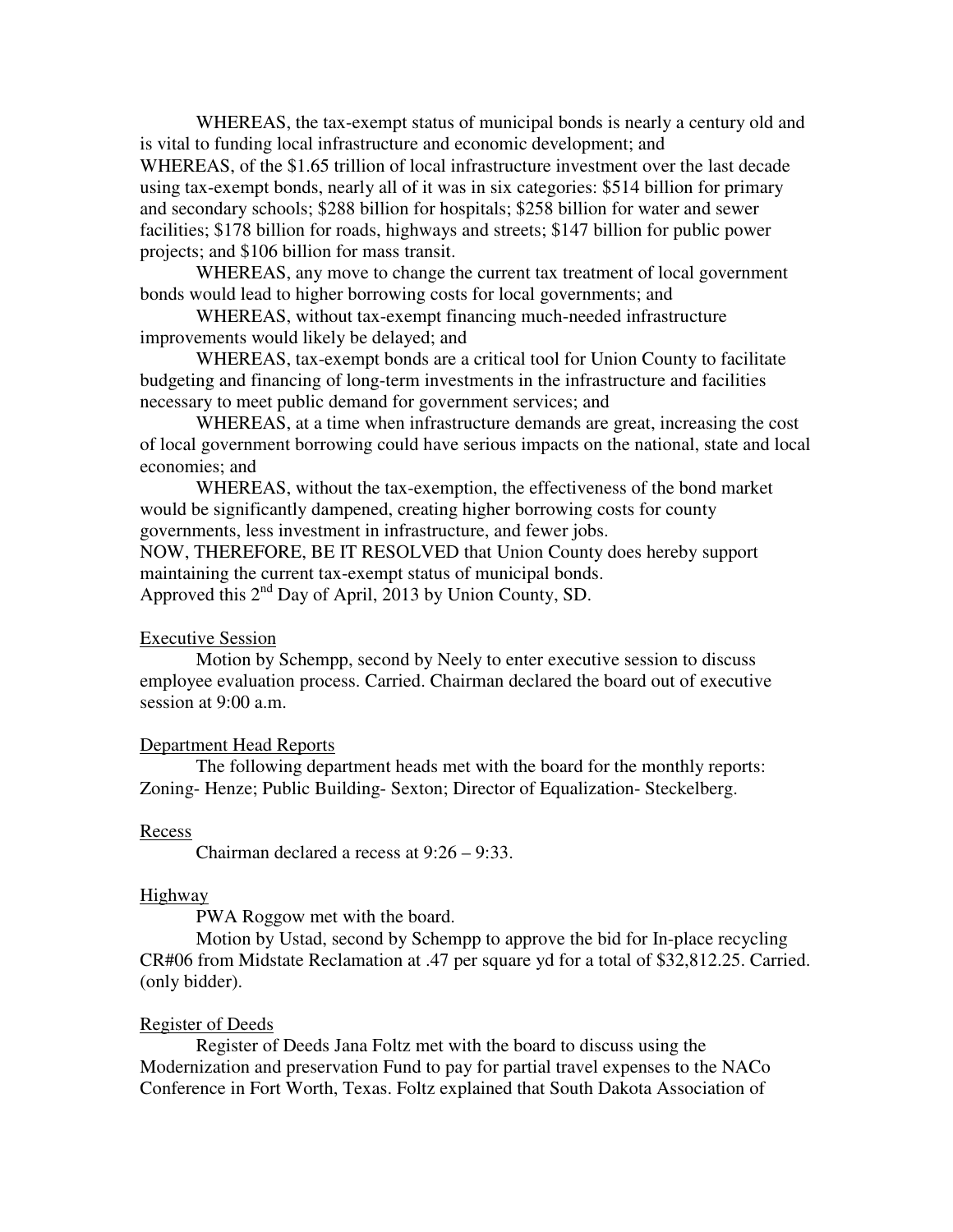County Officials awarded a stipend to her to help pay with part of the expenses which she will receive as reimbursement after she attends the conference. The board will seek information from Legislative Audit to determine if the travel expense to NACo would meet the statute requirements for this fund.

#### **Sheriff**

 Sheriff Limoges and Communications/911 Director Oberg met with the board to discuss the billing of non-911 calls to the municipalities.

#### SDN Communications

 Melanie Sage and Dean Putnam, SDN representatives, met with the board to present the services their company has to offer in the way of telecommunications.

 Motion by Jordan, second by Ustad to approve the quote of \$4189 from SDN for some network maintenance in the courthouse. Carried.

 Motion by Jordan, second by Schempp to approve the quote from Wilcox Electric up to \$600 to install the electrical outlet for the SDN project. Carried.

#### Claims

 Motion by Jordan, second by Neely to approve the following claims. Carried. The following claims have been audited, approved and warrants drawn on the same: Courthouse payroll for the month of March, \$2013: Commissioners \$5,075.00; Auditor \$9,265.39; Data Processing \$230.74; Treasurer \$13,152.58; State's Attorney \$14,370.43; Public Building \$4,136.97; Assessor \$9,794.31; Register of Deeds \$6,516.51; Veteran \$1000.00; Sheriff \$4,835.05; Nurse \$923.47; Jail \$114.58; Extension \$1,362.69; Fair \$1,371.88; Weed \$689.34; Planning & Zoning \$3428.41; Coroner \$116.00; Highway \$9,329.97; EMA \$1,526.92. Bi-Weekly payroll for 04-05-2013: Auditor \$44.16; Election \$77.28; Treasurer \$259.44; State's Attorney \$633.00; Public Building \$724.51; Register of Deeds \$642.21; Sheriff \$34,397.61; Nurse \$170.55; WIC \$289.94; Highway \$20,596.57. Accurate Reporting (Transcripts) \$292.50; Alcester Public Library (Allot) \$3,000.00; Alliance Communication (Util) \$34.52; Audio Video Solutions (FTR System) \$4,063.00;AVI Systems (FTR System) \$4,321.61; Beresford Community Bus (Allot) \$1,000.00;Beresford Public Library (Allot) \$3,000.00; Bierschbach Equip (Supp) \$450.35; Bomgaars (Repair) \$118.98; Boston Shoes to Boots (Clothing Allowance) \$187.00;Boyer Trucks Sioux Falls (Repair) \$15.74; TuDogs (Maint) \$585.00; Brock White (Hwy Const) \$3,043.81; Century Link (Util) \$2.90; Community Health Clinic (Care) \$367.25; Dakota Dunes North Sioux City Times (EMA/Public Info) \$858.43; Deadwood Mountain Grand (Lodging) \$228.00; Dennis J. Anderson (PDM Contract) \$3,000.00; Elk Point Public Library (Allot) \$3,000.00; Empire HVAC (Repair/Excise Tax) \$1,178.57; Fastenal Company (Supp) \$193.60; Filter Care (Supp) \$41.00; Frame Aligners (Repair) \$1,635.00; Gary's Tree Service (Prof Svc) \$340.00; Governors Inn (Lodging) \$462.00;Graham Tire (Maint) \$608.74; Hickory Tech (Util) \$122.70; Iowa Office Supply (Supp) \$248.12; Jensen Insurance Agency (Insurance) \$283.00; Jeremy Feekes (Subpoena) \$39.98; Jim Hawk Truck Trailers (Supp) \$125.99; Juror Fees \$463.64 Kalins (Supp) \$59.82; Katie Johnson PLLC (Pub Def) \$2,359.51; Ken McDonald (Service) \$50.00;Knology (Util) \$155.52; Kone (Repair) \$495.42; Lashanna Crom (Subpoena) \$39.24;Leader Courier (EMA/Public Info) \$859.02; Lyle Signs (Supp)